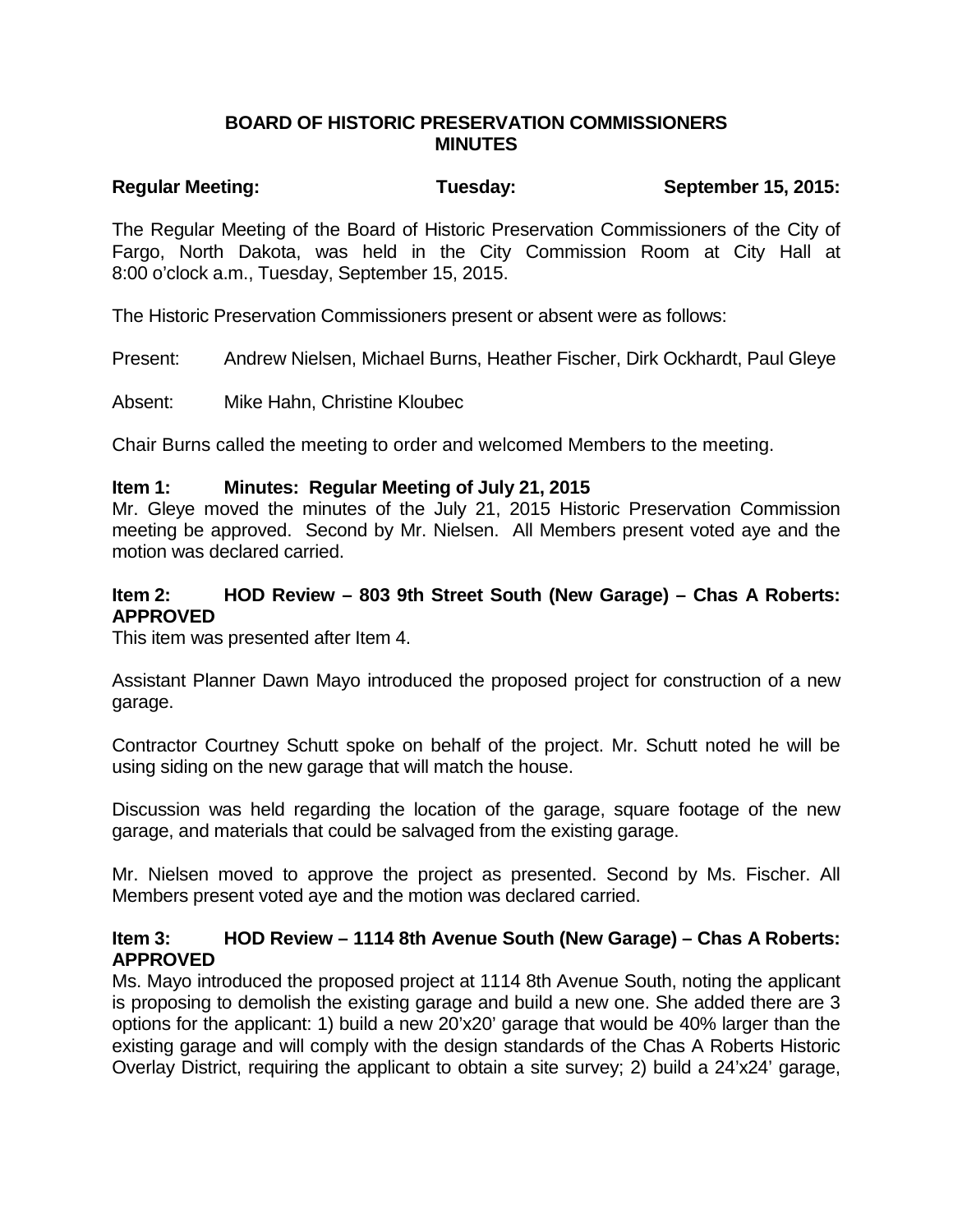requiring a variance due to the size increase of the garage exceeding 40%; or 3) remodel the existing garage, retaining the current 13'x22' garage dimensions.

Applicant Moses Heppner spoke on behalf of the project noting the footprint, dimensions, and design of the proposed garage.

Mr. Nielsen moved to approve demolition of the current garage and rebuild a 20'x20' garage on the current footprint with the 40% increase as presented in the application. Second by Mr. Gleye. All members present voted aye and the motion was declared carried.

#### **Item 4: Storefront Rehab & Downtown Project Review 614 Main Avenue: APPROVED**

Ms. Mayo presented a summary of the proposed storefront rehab/downtown project located at 614 Main Avenue, currently the One World building. She noted the proposed project would include cleaning the brick and stone on the upper storefront (if not possible to restore, paint the brick with a color to match the original); remove the brick arches and framed fascia, display windows, and glass; install storefront windows and doors as close to the 1920's style as possible; and replace the upper windows with insulated units to match the original design.

Phil Stahl, Stahl Architects, spoke on behalf of the project.

Mr. Gleye moved to approve the project as presented. Second by Mr. Ockhardt. All Members present voted aye and the motion was declared carried.

## **Item 5: Section 106 Review of 2 Metro Flood Management Projects**

1) El Zagal Phase 2 Levee Report – Indirect Effects to Historic Properties Ms. Mayo introduced this item stating the project involves the removal of houses at 1333 and 1341 Oak Street, and 1313, 1314, 1318, 1322, 1326, and 1330 Elm Street, in addition to the construction of an earthen levee. She noted these houses are not considered historic, but this item is being presented to the Historic Preservation Commission to see if

other historic houses in this area would be indirectly affected by this levee. She added the Army Corps of Engineers' recommendation is that the El Zagal Phase 2 Levee project should have no indirect (visual) effects on any historic properties.

Mr. Nielsen moved to accept the recommendations of URS stating the El Zagal Phase 2 Levee Flood Control Project will have no indirect effect to historic properties. Second by Mr. Ockhardt. All Members present voted aye and the motion was declared carried.

## 2) Mickelson Field Levee Report – Indirect Effects to Historic Properties

Ms. Mayo introduced this item stating this project does involve historic properties that the levee will have indirect visual effects on. Therefore, the Army Corps of Engineers is asking the Historic Preservation Commission to review this project and come up with suggestions on how to mitigate these effects.